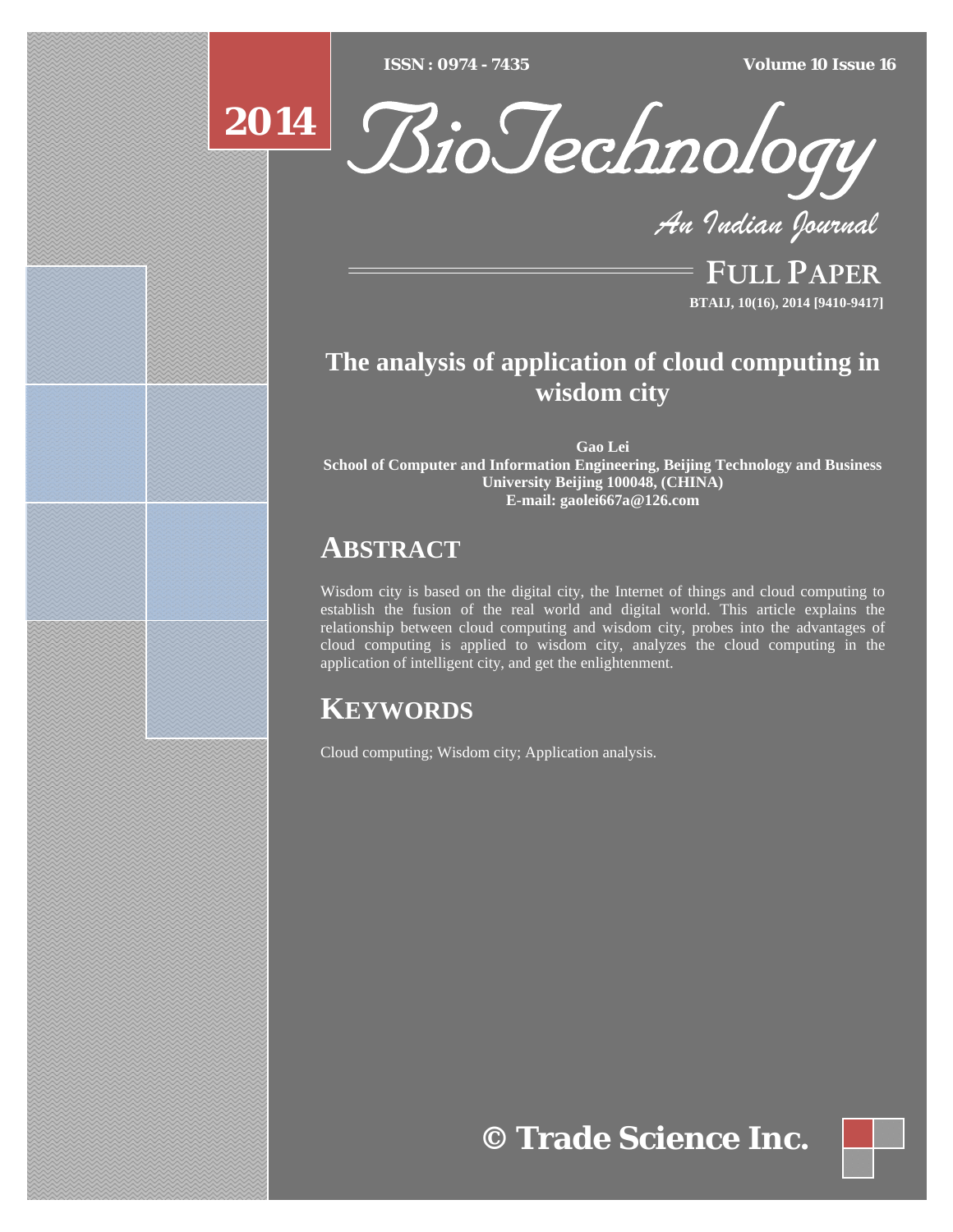# **INTRODUCTION**

 With the scale and further development of urbanization, many problems are also presented. For example, population expansion, traffic congestion, environmental pollution, etc. These problems not only affect the quality of the construction of the modern city, also affects the daily life of urban residents. How to solve this problem? So people put forward the "wisdom city" a practical proposition**[1]**. The wisdom of the people are looking forward to the future city will be a road more clear, communication more convenient, the environment more beautiful and happier life.

 What is wisdom city? Wisdom city in many applications, many industry, and complex composed of complex system. Multiple application system of information sharing and interaction between the demand. Each different application systems need to extract data integrated computation and rendering comprehensive results together. So many complicated systems requires more powerful information processing center for a variety of information processing. Simply formulization, that is: wisdom city  $=$  + Internet, digital city cloud computing. Digital city is the city of geographic information and other information about the combination and stored on the computer network. It makes the city and the virtual space of urban outer space together. Wisdom city was completed through the sensor network virtual space and realistic space.

 Wisdom city construction cannot leave the cloud computing and cloud services support. What is cloud computing? Cloud computing is a network based on heterogeneous service supply model of facilities and resources circulation. It can autonomous services it provides to the customer. Cloud computing support heterogeneous resources and the basis of the heterogeneous system of multitasking. It can realize resources on-demand, volume pricing, and achieve the objectives of the demand for. The outstanding characteristic of computing data center is the basis of a large number of software and hardware resources. It ultimately promote resource scale, prompting the division of labor and specialization of network business innovation.

 According to incomplete statistics, at present more than 300 cities in China through the cloud data processing. For the social and economic development, urban management, and the people living with intelligent service. But China's cloud computing services market scale is rising at an annual rate of 50% in recent years. By the end of 2015, China's cloud computing service market will be worth \$13.669 billion**[2]**.

 Now with some successful cases, discusses the application of cloud computing in intelligent advantages and significance of the city. And get enlightenment.

# **THE ADVANTAGES OF CLOUD COMPUTING IS APPLIED TO WISDOM CITY**

# **The unity of the platform layer and highly efficient**

Cloud computing architecture by service build mode of the traditional data center architecture, different brands, different models of server consolidation. It through the cloud of the operating system scheduling system to the application to provide a unified operation support platform. At the same time, the system with the help of the cloud computing platform virtualization infrastructure, resources can be effective for cutting, resource allocation and resource integration. And according to the application needs to allocate computing and storage resources. Its maximum optimization efficiency ratio.

### **Mass based hardware and software management**

Based on hardware and software management is mainly responsible for large-scale infrastructure software, hardware resources monitoring and management. It is cloud computing center operating system resource scheduling and other advanced application provides decision-making information. It is cloud computing center operating system of the basis of resource management. Basic software resources include stand-alone operating system, middleware, database, etc. Basic hardware resources include three main equipment under the network environment, namely: computing (server), storage (storage device) and network (switches, routers and other devices). Based on hardware and software management center can to asset management based software, hardware resources. It can realize the state of the underlying hardware monitoring and performance monitoring. It can trigger the alarm for abnormal situation, to alert users to timely maintenance equipment. It can carry on the long-term statistical analysis of basic software and hardware resources, provides the decision-making basis for the high level of resource scheduling.

### **Business and resource scheduling management**

 The prominent characteristics of cloud computing data center are the basis of a large number of software and hardware resources, realize the scale of basic resources. It can improve the utilization rate of resources, reduce the cost of resources. Business and resource dispatch center can realize multiple users to share resources, effectively improve the utilization of resources. And can automatically according to the load of business to resource scheduling to where it is needed. Business resource and control center is cloud computing data center advanced application mode of the operating system, and cloud computing data center the inevitable requirement of low carbon and green business.

# **Safety control management**

 In the era of information, data has become the industry core competitiveness of the country. Cloud computing is not only realized the separation of computing and storage, and share resources of the number of users on the same basis. But at the same time, many users share the same resources are also put forward higher challenge to data security. Based resources in cloud computing environment, the concentration of scale management more transferred to the security problem of the client's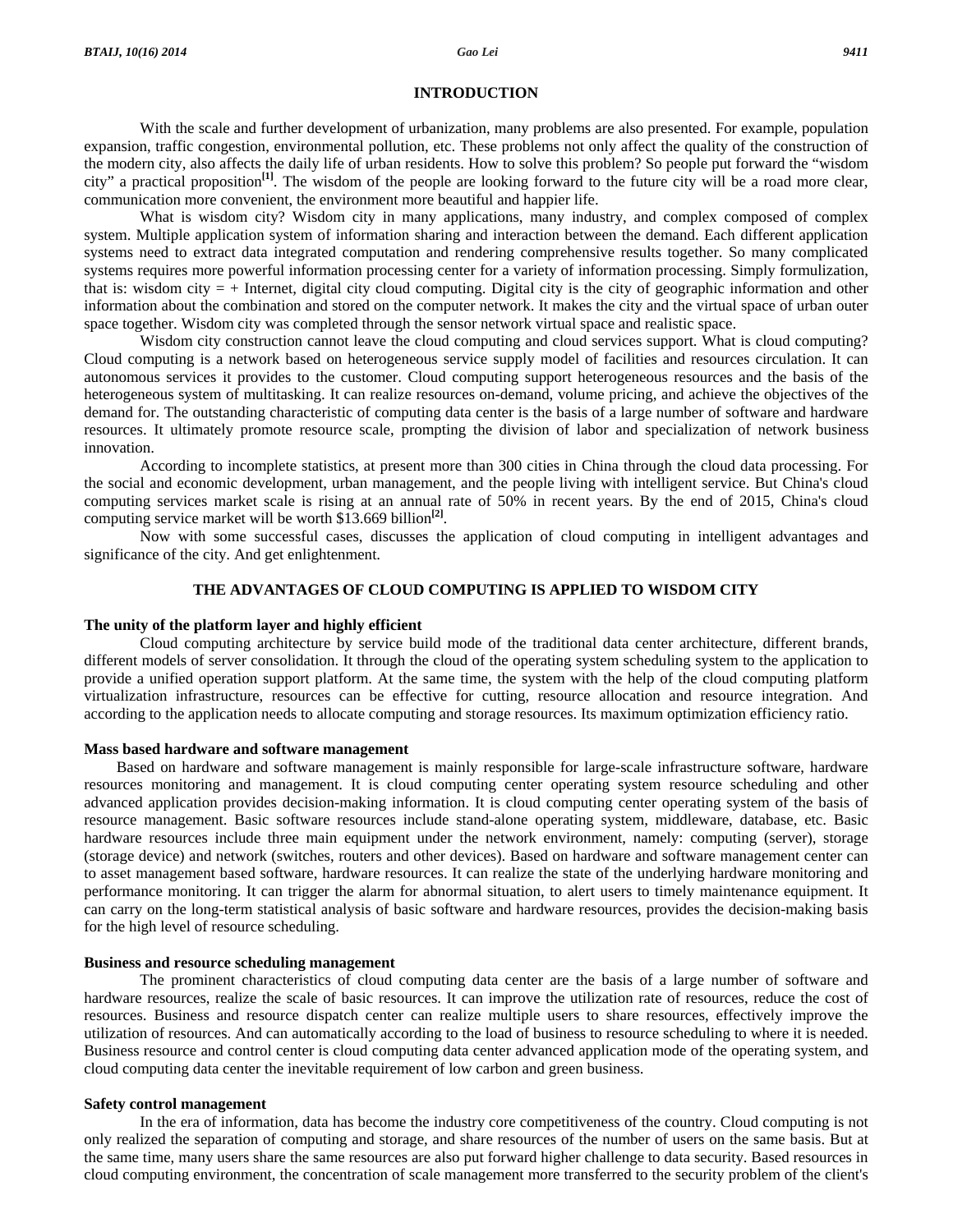data center. From the specialized Angle, end users can use the cloud data center security mechanism to realize the business of security, rather than to waste too much resource and energy. But at the same time, the need for cloud computing center directly responsible for the safety of more users. To be specific, the cloud computing security involves the following several main aspects: data access, data is kept risk, information risk management, risk data isolation, legal investigation support, sustainable development and transfer risk and so on. Cloud computing data center security control, can from the underlying hardware and software security design, cloud computing center operating system architecture, comprehensive prevention and control strategy, authentication, encryption, etc. So as to ensure the information security of cloud computing data center.

# **Energy saving management**

 Cloud computing data center to realize the resource of multi-tenant application. It through business history statistics, cooperate with business and resource scheduling management, can effectively improve the utilization of resources. In a typical application, the energy saving technology of cloud computing data center resources can be increased to 80% of the load. Despite the loss of resources scheduling process, it can be the payload is 2 times of resources. The current Chinese server ownership in 200 more than ten thousand units. If it can be common use cloud computing energy saving technology can reduce the loss of around 65% of the energy. With average energy consumption of the server 200 watt/hour, the year can save 16 billion kilowatt hours of electricity**[3]**. And data center overall lower load cases, at night, can be idle resources into sleep mode). So as to achieve the maximum data center green and low carbon energy saving operation.

# **CLOUD COMPUTING IN THE APPLICATION OF INTELLIGENT CITY**

### **Cloud computing strategy widely implemented in China**

 According to the white paper on China's cloud computing industry development is expected, the 12th five-year period, China's cloud computing industry chain scale up to 750 billion to 1 trillion yuan. Tempting prospects not only attracted many companies into the market, even in many cities of cloud computing. Across a variety of "cloud computing center" in bloom. Since 2011, China's many cities have announced the launch of a cloud computing strategy**[4]**.

 Beijing "xiangyun plan". The plan is divided into two steps. The first phase of 2010-2010, through the it support and create a number of industry leading enterprise cloud computing, completed preliminary Beijing overall layout of the cloud computing industry chain. The second phase of 2013-2013, on the basis of preliminary layout of the cloud computing industry chain aspirant cloud computing industrialization grope, form 50 billion yuan of industrial scale. It to drive the industry chain is worth 200 billion yuan. This will make Beijing a world-class cloud computing industry base.

 "Sea of clouds plan" of Shanghai. Shanghai is committed to create "Asia Pacific cloud computing center". It plans to cultivate ten years over RMB one hundred million yuan of business revenue cloud computing company, drive the information service of new business income is one hundred billion yuan. Action plan mentioned in the five key development. Mainly includes: the breakthrough core technology, research and development management of cloud computing platform virtualization, cloud computing infrastructure construction, encourage the cloud computing industry application, building a cloud computing security environment, etc. Goal of the programme of action is after three years of efforts to achieve the development of Shanghai in the field of cloud computing "1000" goal. Also is 10 in domestic influential over RMB one hundred million yuan of business revenue of cloud computing technology and services company. Built 10 oriented urban management in areas such as cloud computing demonstration platform. This will drive hundreds of software and information service companies to cloud computing service transformation.

 Guangzhou "vitreous plan". Plan by the end of the 12th five-year, guangzhou cloud computing application level to reach the domestic leading level. "A vitreous plan" is the key project of guangzhou push. The important goal is to build a group of the world's leading cloud computing platform, to build international cloud computing center. And on this basis, thus forming the integration of technology, products and services for the development of industry structure. This will promote the "wisdom of guangzhou" rapid, coordinated and sustainable development. "Vitreous plan" will be implemented a number of cloud application demonstration pilot project, the electronic government affairs, health, culture, education, city management, and other key areas, will demonstrate drive, to the point with surface to build cloud computing platform of public service. It, for example, by integrating existing resources information center and data center, promote e-government comprehensive transition to the cloud era, the construction of "government cloud" and "cloud" security, decrease the cost of electronic government affairs. Again, for example, it plans to choose the financial, education, medical treatment, traffic information application level of high industry as pilot, such as use of cloud computing service patterns of innovation, provide citizens with convenient cloud computing services.

 "Cloud" west lake in hangzhou. In April 2011, "west lake cloud computing public service platform", marks the hangzhou has the nation's first use of cloud computing technology in the service of the public service platform of ecommerce industry. According to understand, "cloud" west lake will provide covered by the company include financial software, business intelligence software, public cloud services such as bandwidth resources, as well as the data center, financing, innovation platform and the integration of the industrial park private cloud services. It will be through the four years building to form a total of nearly 300000 square meters, building can hold 100-200 home cloud computing cloud computing related enterprises of hangzhou industrial park. The park will build an advanced, can radiation cloud city and even the whole IDC center. It will create "e-government cloud" and "cloud" business, for the hangzhou electronic information enterprises with a high level of cloud computing industry research, technology development, business consulting, employee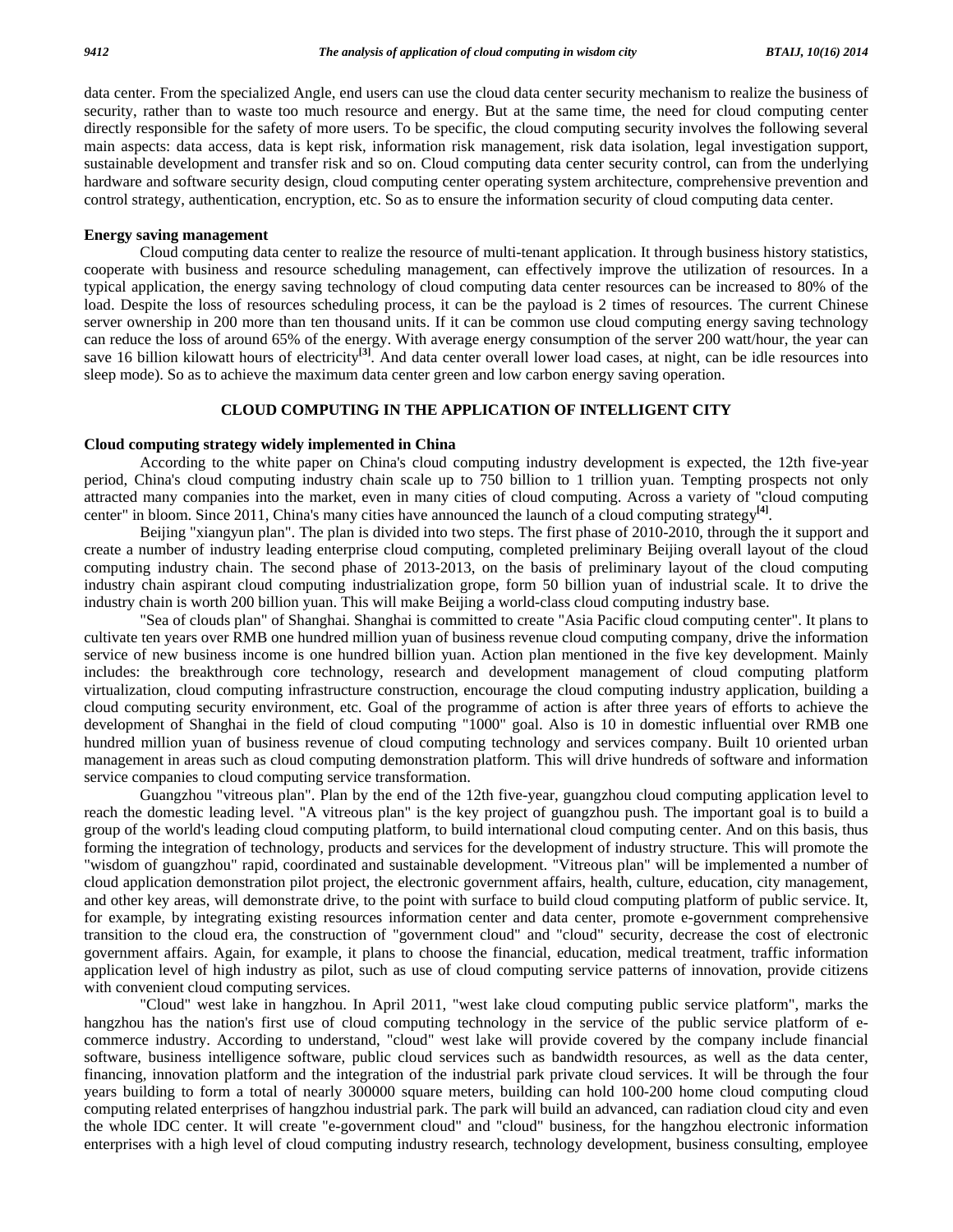training and other services. At the same time, on the basis of the cloud platform product launches, gradually increase the measuring and monitoring ability and the establishment of cloud services supermarket.

 Shenzhen "Kun cloud plan". Shenzhen cloud computing industry alliance was established in August 2011, and start the "Kun cloud plan". Predicts 2015, shenzhen will produce 10 years sales revenue exceeds 1 billion yuan of enterprise, drive the related industrial output value of more than one hundred billion yuan. "Kun cloud plan" an important task of includes five aspects: one is the innovation in cloud computing solution pilot; Second is to promote the development of major public technology; 3 it is to promote intellectual property management and standardization; Four is to strengthen the certification testing and integration each testing service; Five is to strengthen the cultivation of professional talents. Shenzhen cloud computing center with a total investment of 1.23 billion yuan. It is the national 863 program and guangdong province and shenzhen major projects. These government clouds constitutes the "cloud" with Chinese characteristics.

# **Cloud computing in the application of intelligent city**

# **Intelligent security integration platform construction of kaifeng**

Security information integration platform in wisdom play a crucial role in the construction of city. But the traditional monitoring system can store video images, although can guarantee "evidence", but not early warning and forecast. Based on video image intelligent analysis of intelligent security technology to monitor real-time analysis. It for detecting abnormal behavior anticipation. It can realize video monitoring and policing linkage between applications, improve the intelligent security monitoring<sup>[5]</sup>.

 Kaifeng intelligent security integration system adopted the enterprise service bus (ESB) ESB, service-oriented architecture SOA, video cloud storage, video cloud computing, multiple application integration technology and software integration technologies such as video image information database. It makes the ability to get a boost in information security information integration platform and information processing. Its architecture as shown in Figure 1.



**Figure 1 : Kaifeng intelligent security system architecture diagram** 

 The system mainly includes five aspects of cloud computing architecture. First, claaS layer mainly achieve virtualization of resources management. It provides a unified storage network, services, and computation. Second, vPaaS layer mainly by way of middleware to realize the video storage, playback, video streaming media video retrieval and video services, as well as intelligent video classification, analysis, retrieval, archiving and other service functions. It also includes a distributed database, task scheduling and distributed file system management. Third, vSaaS layer mainly visualization of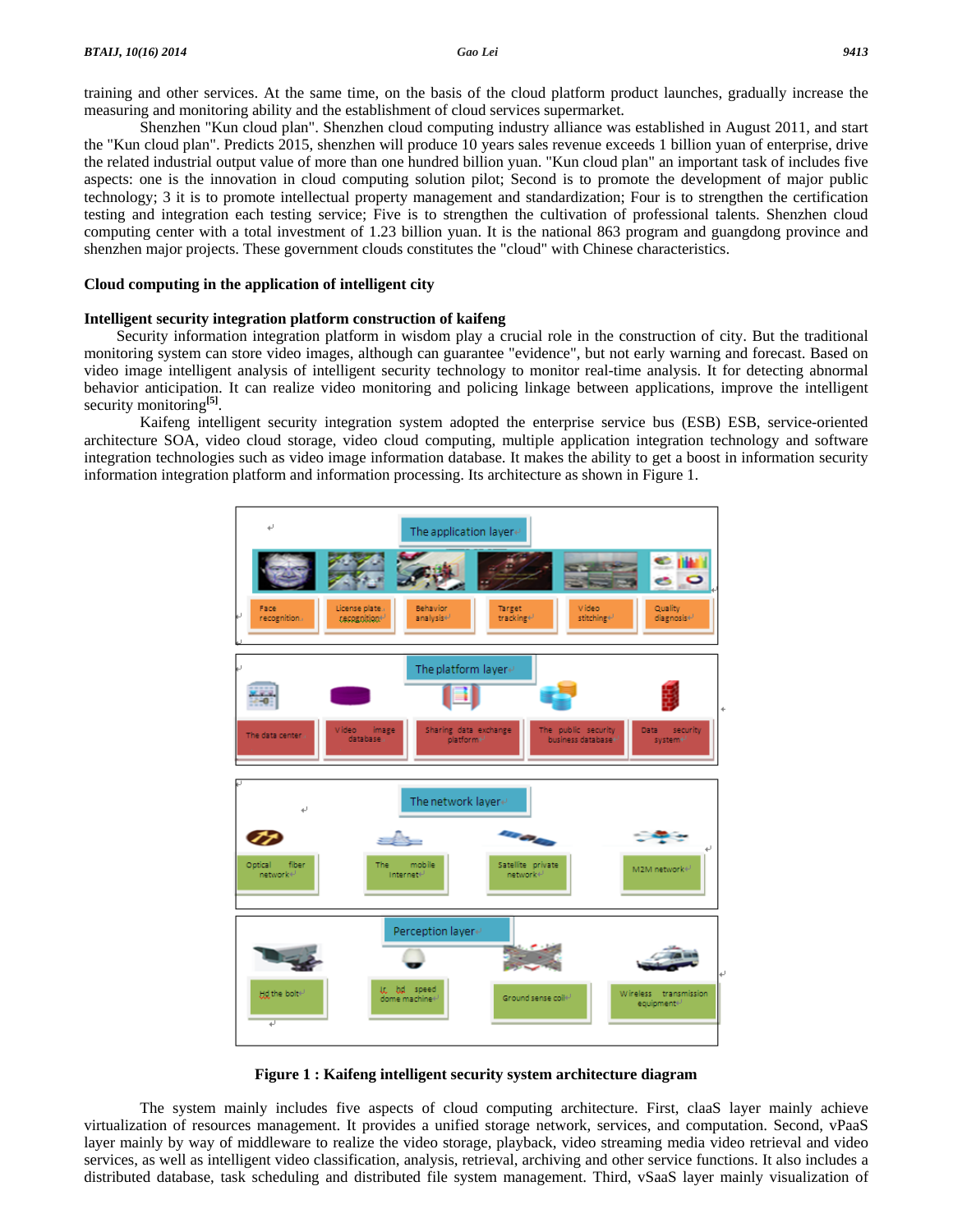urban management. It implements video control and other business systems, such as police command, emergency linkage and other business applications. Fourth, the security services are mainly in the cloud computing environment of application security, system security, network vulnerability detection, data security, virtual environment security and comprehensive security measures such as intrusion detection protection. Its real-time monitoring in the network security risk and aggression And actively respond to security threats. Adjust security equipment when it strategy, promote the overall system security. Fifth, cloud management platform is mainly allocated, registration, change, department, monitoring, collection, statistics and other management functions of all kinds of resources of the internal resource pool. It and provide related interfaces with other systems, for users provide platforms, queries, and application of all kinds of resources.

 Number of video image information gathering emergency, social management and the prevention and control of the core library video image library is video image information database. It is also a city alarm and video data center. Establish video image classification information database in public security information network to classify and organize storage wakeup call attention to each section of the video image information. It with video image information concerned by GongAnSuo case effectively, the correlation, is designed to help and to the public security intelligence analysis. It adopt the mode of dynamic management, video image information data can ensure the accuracy and timeliness of library information.

 Video on the cloud storage is the cloud computing concept and extension of the development of a new concept. Storage refers to through the grid technique, cluster or distributed file systems, and other functions, to a large number of various types of storage devices in the network set up to work together. It is through the application software, common external provide business data access and storage capability of a system. Cloud storage to achieve the following functions: storage space of the unified management, unified management of a large number of storage devices, based on the dynamic planning, resource allocation of storage location of dynamic planning, unified storage server access interface, etc.

 The introduction of intelligent security technology for the public security video detective work to provide a "intelligent, network, platform" analysis of the application support platform. It greatly shortened the cycle; reduce the waste of police video analysis. For the case investigation and provides a quick and effective way and method. In the prevention, detection, control and the fight against illegal and criminal provide clues to solve crimes; illegal and criminal evidence plays an irreplaceable role. It strong shock current illegal and criminal behavior, improve the city visualization management level.

# **Nanjing wisdom traffic cloud platform**

 Nanjing traffic cloud platform system function and performance characteristics of six**[6]**. First, in terms of massive historical traffic monitoring data summary, to the pull of the billions of level on the massive historical traffic monitoring data processing. Second, in terms of mass original transportation monitoring data report, report to the pull of the billions of level mass transportation monitoring data report processing. Third, in the huge amounts of raw data real-time warehousing and generate index, to be able to flow in more than 10000 / m full amount of the original real-time traffic monitoring data stream processing. Fourth, in terms of mass data storage and computing, able to store billions of level data, calculation and finish all kinds of complex business applications. Fifth, at levels billions of data a second query ability, can effective index algorithm and intelligent scheduling system, meet the second grade query speed. Sixth, in the second level real-time response, can be efficient real-time data channels, provide a second level response time.



**Figure 2 : Nanjing wisdom traffic cloud platform overall architecture and function module chart**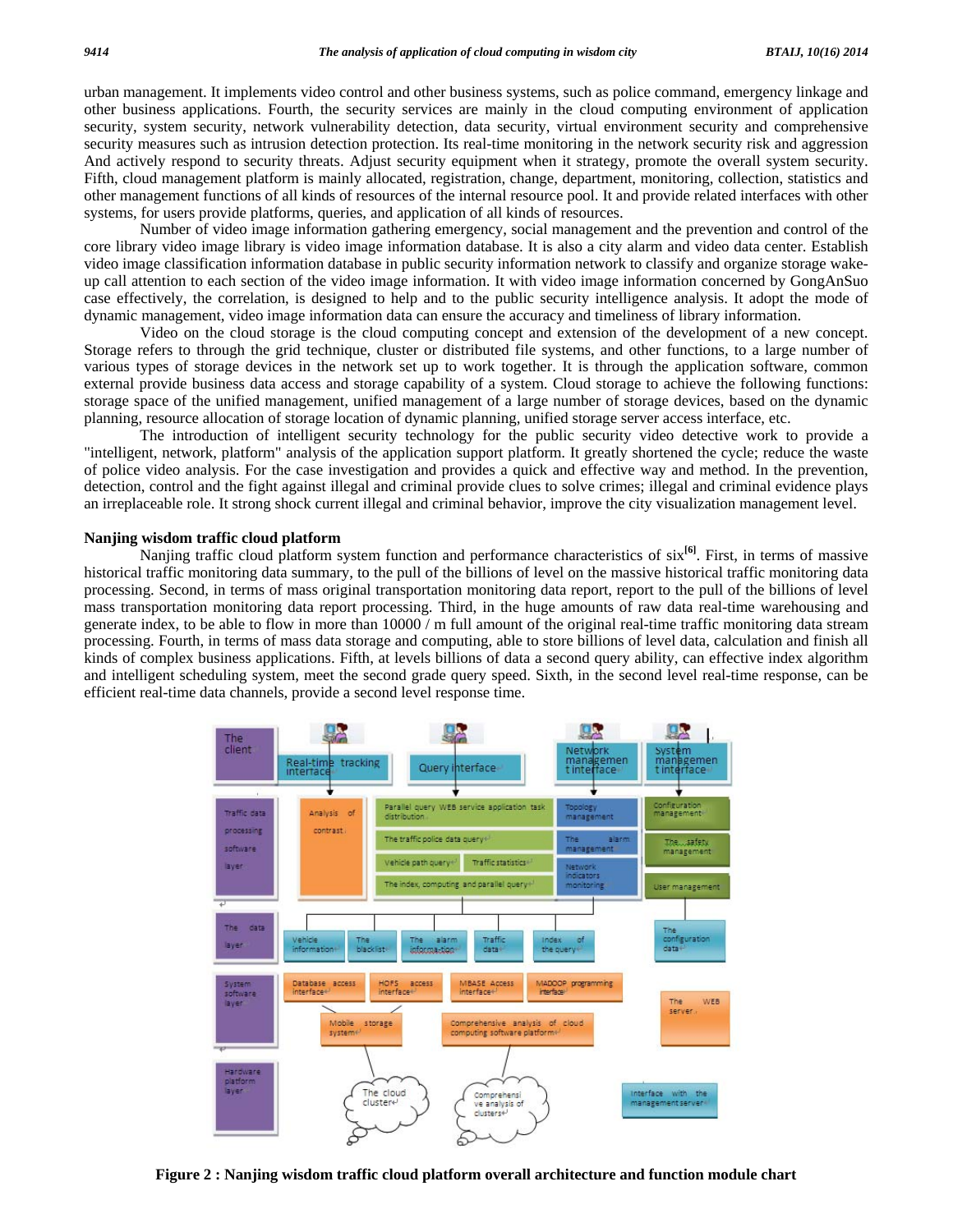On the scheme design, cProc huge amounts of data decomposition to composed of a large number of X86 architecture computer low-cost cloud computing platform for real-time processing. It relies on distributed cloud processing software fault tolerance, thereby improving intelligence traffic cloud platform the real-time and ratio of huge amounts of data analysis.

Figure 2 from the bottom up is divided into five levels. The bottom layer is the hardware platform. It will use cloud computing center city public security bureau provided by computing, storage, and network resources. Processing system from the system point of view, this layer mainly includes the cloud computing cluster, moreover also includes interface and the management server, including used to implement the client to access the Web server. The second layer is the system software layer. It includes mobile cloud storage system software, integrated analysis of cloud computing software platform, and the Web service software, etc. Cloud storage system will provide based on JDBC/SQL database access interface and HDFS access interface. Comprehensive analysis of cloud computing software platform can provide access to the HDFS, Hbase data, and provides graphs programming model and interface, and the programming interface of graphs model. The third layer is the intelligent traffic data in a cloud layer. It includes raw traffic data, the middle of the index data, used to analyze data, and system configuration data, etc. Among them, the original traffic data, indexes, such as huge amounts of data will be stored in the public security bureau in the hadoop distributed file system of cloud storage system. HDFS interfaces with storage and access. And the other is applied to the analysis of the intermediate data such as data volume is not big but processing performance requirements of high response data will be stored in the cloud storage system in a relational database system, using the JDBC/SQL storage and access. The fourth layer is traffic data processing software. It is mainly to complete intelligent traffic cloud platform need to provide many functions. The top is the client user interface software. It is mainly for the user query and monitoring data related information. All the other parts need to implement the corresponding user interface.

The intelligent traffic cloud platform for public security provides a big traffic data warehousing, mass data storage, realtime data analysis, fast data query traffic control platform. In this project, cProc with its superior performance and reliability is highly evaluated by the client. This is mainly embodied in the following: first, the system to provide  $7 * 24$  uninterrupted services, to ensure the reliability. Second, specific vehicle driving trajectory automatically generated road traffic information and an important node of the remote again. Third, it implements automatic matching and the dynamic control for the main vehicle and the whereabouts of abnormal vehicle to the automatic alarm.

# **CLOUD COMPUTING IN THE APPLICATION OF INTELLIGENT CITY**

# **Clouds computing on the basis of intelligent city play an important supporting role**

 "Wisdom city" all kinds of application of the bearing and the implementation of wisdom, it needs the cloud computing and data processing integrated platform of strong support. This will greatly improve resource deployment and application development model, implement unified service delivery, so as to improve resource utilization, reduce the cost of wisdom, and deepen the city level of wisdom**[7]**.

 First, the cloud computing service mode is to promote urban wisdom level of propellant. Wisdom city of people, goods, content, and information from the function is similar to the gardener irrigation, photosynthesis, nutrient transfer, circulation. This several functional unit's operation flow, the realization of material exchange and energy flow within the scope of the whole society. Wisdom applications mainly include government health care, business intelligence, wisdom, wisdom, energy, wisdom, such as traffic, bank of wisdom. It is like blooming flowers and fruits, flowers, fruits branch. Cloud computing is tending wisdom application a fertile soil. Each layer soil provides different functions for the intelligent application support. The wisdom of SaaS layer application platform for application of wisdom blossom of cloud ecosystem provides "chemistry". PaaS layer foundation ability platform for the wisdom of cloud ecosystem development provide strong application ability. IaaS layer of cloud computing data center for intelligent application operation provides resource carrying cloud ecosystem. The future cloud computing platform with powerful data analysis ability will be wisdom the decisive factor of urban development. Cloud computing platform can become a "brain" in the city of wisdom, realize the mass data storage and computing, and save operating costs and improve resource utilization.

 Second, cloud computing is helpful to integrate the information resources of the city. Is a kind of network relations between urban areas? They are interdependent. Wisdom city construction put forward new task to the mayor. Its vision is in a high level of global relationship and high dimension. It focus on the network in various flow and to analyze the information flow, cash flow, cash-flow, energy flow, personnel. To grasp the global urban development. Cloud computing platform can realize data exchange consolidation, for the wisdom of the forecast and decision-making to provide strong reference. The essence of wisdom city lies in the integration. It is the depth of the informationization, industrialization and urbanization. When the traditional industry and the integration of information technology, it can directly drive the emerging industries, indirectly promote the development of city traditional pillar industries. In the process of the construction of a cloud computing platform, you need to fully mix, the functions of the government and information technology to solve the medical treatment, traffic, education, finance, energy supply, and a series of social management, social security, public safety services. Cloud computing for the continuous prosperity of wisdom city creates more space for development.

 Third, wisdom will support the urban development in a variety of form. Wisdom city construction and development is a very large project, involved in urban management, transportation, community life, health care, finance, business and other fields. Cloud support wisdom city construction of wisdom in these areas shows a variety of forms. For example, the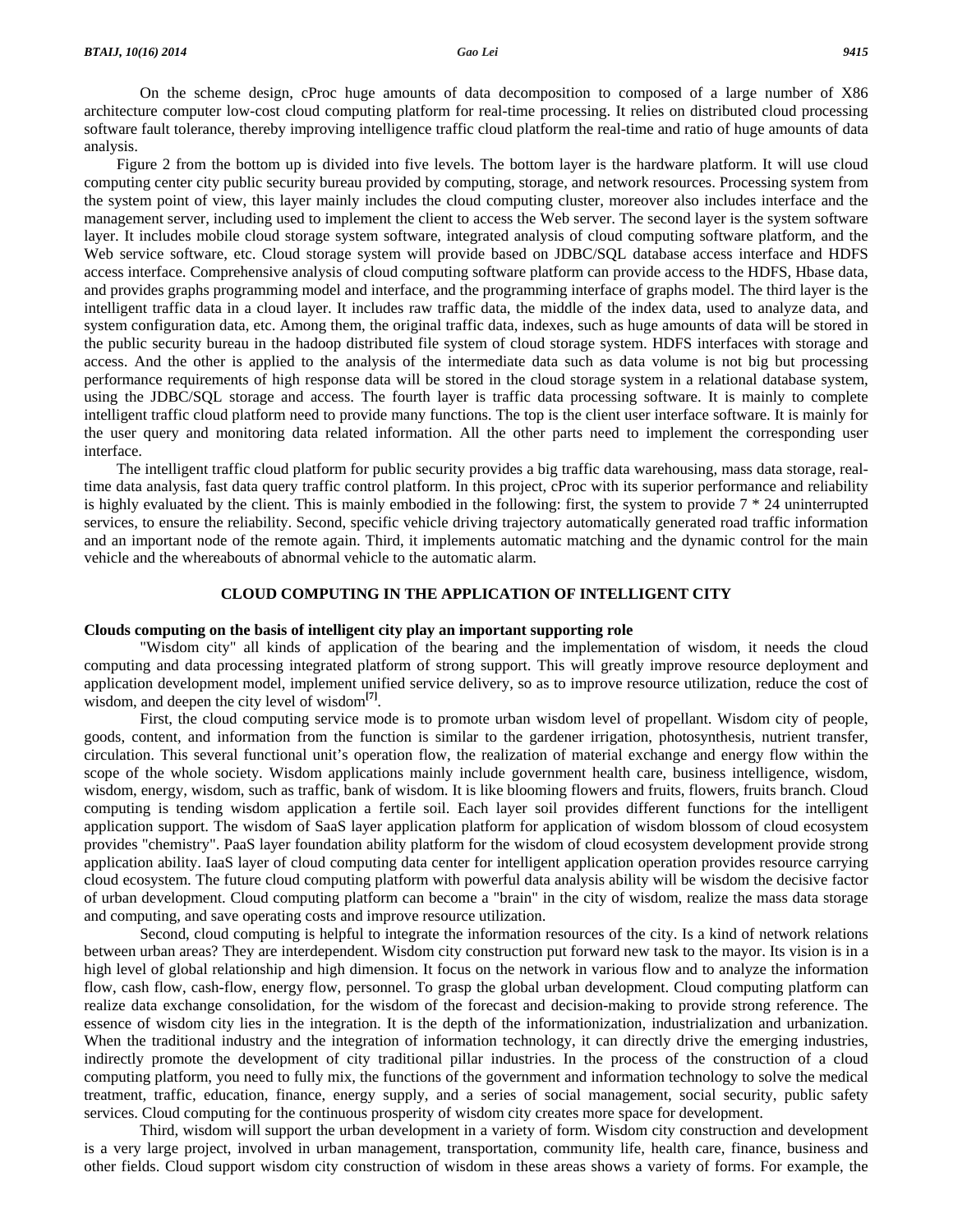municipal government cloud is one of the important forces dominate the wisdom urban construction. Based on cloud computing, accelerate the government information is the foundation of wisdom urban construction. Traffic cloud based on the requirement of the public travel information, integration of all kinds of location and traffic information resources and services, the formation of uniform traffic sources. It provides various kinds of travel information for the public service. Community cloud mass storage and concentration were obtained through the cloud computing ability, realize the safe community video surveillance, intelligent home appliances intelligent management, building the fire lift management and so on the many kinds of intelligent security and intelligent family function. It can make people travel more comfortable, more worry at home. Medical and health cloud is public health information network was established through cloud computing. It let people have health records. The medical institutions share the use of health information. Financial business through the combination of wireless broadband and cloud computing, the cloud can realize mobile payment, business circle personalized information push and remind, and convenient shopping and customer transactions.

# **Cloud wisdom cities are faced with the problems and challenges**

 First, the safety problems: Cloud computing is an important driver of wisdom urban construction. At the same time, cloud computing platform may cause various security hidden dangers. Such as privacy threats, identity, pretend to be, information abuse, eavesdropping, etc. The core of the cloud computing model is the service, the service is the premise of users to establish trust and service delivery. As a result, cloud computing platform construction should pay attention to the information system security and controllable as well as the information itself credible. Cloud computing magnifies the part of the traditional security problems, at the same time also brought a series of new problems. Traditional security detection means is difficult to meet the demand of current wisdom city information security.

 Second, cloud computing data center energy efficiency problem. In 2011, China's total data center power consumption up to 70 billion KWH, accounting for 1.5% of electricity in the whole society. China telecom data center power consumed 11.2 billion KWH, total need to consume 1.0295 million tons of standard coal. China's twelfth five-year plan for national economic and social development program for the unit GDP energy consumption reduced by 16%, per unit of GDP carbon dioxide emissions by 17%. From 2008 began to promote energy conservation and emissions reduction work of the state council, the state has staged a series of measures to attract and promote the development of energy conservation and emissions reduction work. "Green" and "carbon reduction" has become a term of the enterprise can not be ignored**[8]**. For cloud computing data center, the realization of basic resources of green and energy saving operations management is the inevitable demand of business resource suppliers, is also one of the purpose of the development of cloud computing. How to effectively evaluating cloud computing data center energy efficiency level, reasonable optimization of energy efficiency, will deeply affect the data center industry application market and technology trends.

 Third, as the cloud computing application, the key point. Cloud computing industry's healthy development is inseparable from the policy to promote, is also inseparable from the enterprise of all kinds of innovative applications. The personage inside course of study points out, cloud computing will succeed in the Chinese market, the key is to change the application to the ground, allows users to truly experience the advantages of cloud computing. Acid consulting issued 2011 white paper points out that the cloud computing industry development in China, large sums of capital construction of local government cloud computing center, found that the lack of valuable practical application, resulting in the cloud computing industry is now developing "castles in the air". Therefore, the government should seize the strategic opportunity of cloud computing, to promote practical cloud services fall to the ground.

# **The thinking to solve the problem of cloud city facing wisdom and advice**

 First, the practical solution of cloud wisdom city safety and energy efficiency problems. On the one hand, should be oriented to security issues, to provide cloud computing inspection testing services, research and development independently controllable cloud testing tools. On the other hand, in view of the cloud computing data center energy efficiency index evaluation, research and development of energy efficiency testing and diagnostic tools, reflect data center energy efficiency level, is the only way to raise the urban energy conservation level of wisdom. Wisdom city will breed and catalytic cloud computing is a typical application of the ground and promotion. Cloud computing technology in industrial, transportation, energy, medical, and treatment, municipal economic and social fields such as supporting the wisdom of city development**[9]**. It will be through technical innovation to improve the city's comprehensive management efficiency and level of public service, make the city business development more wisdom.

 Second, the government is an important application of main body and cloud computing industry development. For government users, cloud computing can not only improve office efficiency, saving the cost of information technology, can help realize the management innovation and transformation of a service-oriented government. The government is not only an important application of cloud computing subject, but also a significant market rules, the industrial operation regulators and industry development. The government promote can promote cloud computing industry development by leaps and bounds. In cloud computing industry development, the core of government users' attention focused on data security, cloud computing standards of construction and industrial ecosystem building, etc. The government can play an important role in the following three aspects: one is the relatively loose policies and standards, granular, cloud security reliability and the market access mechanism. 2 it is to support local cloud computing center, and actively cooperate with industry leading enterprises, encourage the promotion of new cloud service providers. Three is the government organ shall take the lead in application of cloud services, support, such as "government cloud", the construction of the "cloud" of public service, industry leading and